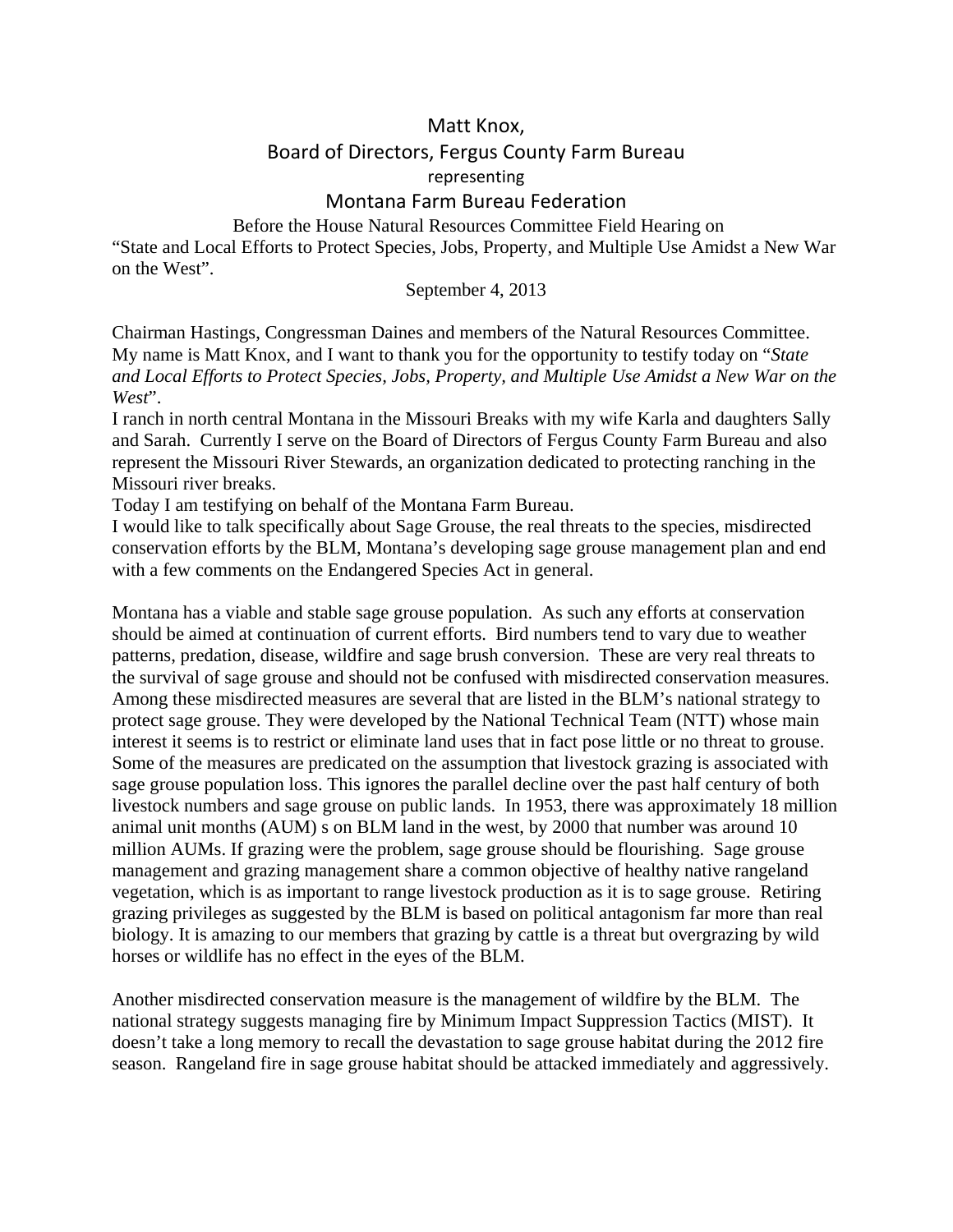Predation continues to be ignored by the U.S. Fish and Wildlife Service as a factor in sage grouse decline. Their response to questions on predation continues to be; it may by a rare localized issue but adequate habitat is the real problem. In the earl 1900's sage grouse numbers began to grow as ranchers and farmers controlled coyotes, skunks, crows and ravens. The trend continued into the 1960's when efforts to control predators were curtailed through government regulation. An example is a very aggressive nest predator, the raven whose population in the west has grown by over 1000% since 1900. Predators are a factor and any effort to conserve the species needs to address the issue.

At the request of the livestock and oil and gas industry, Governor Bullock appointed a sage grouse advisory committee to develop a management plan for sage grouse in Montana. The plan must pass muster with the U.S. Fish and Wildlife Service thus keeping the bird from being listed. As mentioned above there is abundant data proving that grazing and sage grouse are very compatible uses. That applies not only to grazing, but to water development, irrigation and other developments within reasonable distances from active leks. Therefore we suggest that Montana follow the Wyoming example of exempting traditional agricultural practices. The livestock and oil and gas industries have put a great deal of time and effort in this effort as well as hundreds of hours of state legislator and agency employee hours. These hours will have been wasted and the reputation of the entire ESA tarnished even further if, as Director Dan Ashe stated at a recent Farm Bureau gathering in Washington D.C. that he was 90% certain that sage grouse will be listed no matter what the states develop as management strategies.

This brings us to the crux of the problem, the Endangered Species Act itself. It is not working very well. In fact since its passage over 13,000 species of plants and animals have been listed. Depending on whose numbers you use, anywhere between 7- 20 species have been removed from the list. Of those removed, most had little or nothing to do with the act but dealt with species already extinct or recovered by some other means. This leaves the ESA with a success percentage of around .06 percent. Cost is another factor of the equation. Some examples of costs compiled by the Political Economy Research Center (PERC) in Bozeman Montana are

- Delay of a \$55 million high school in California while waiting for ESA determination on fairy shrimp. Cost \$1 million.
- The subcommittee on Forest and Forest Health reported that 130,000 jobs were lost and more than 900 sawmills, paper and pulp mills were closed because of the spotted owl.
- Farmers in the Klamath Basin lost crops valued at \$53 million because irrigation water was shut off in 2001 to protect 2 fish species.
- \$100 million spent on Prebles Jumping Mouse which wasn't even a unique species.

The definition of critical habitat has wandered far afield. The current definition now fits better for those who would seek wide spread land use control than for those who would preserve a species. "Critical habitat" is not defined as land on which the species currently lives, but as any area that has characteristics essential to the survival of the species. A piece of property may be designated "critical habitat" if a species might have lived there or could possibly live there some time in the future.